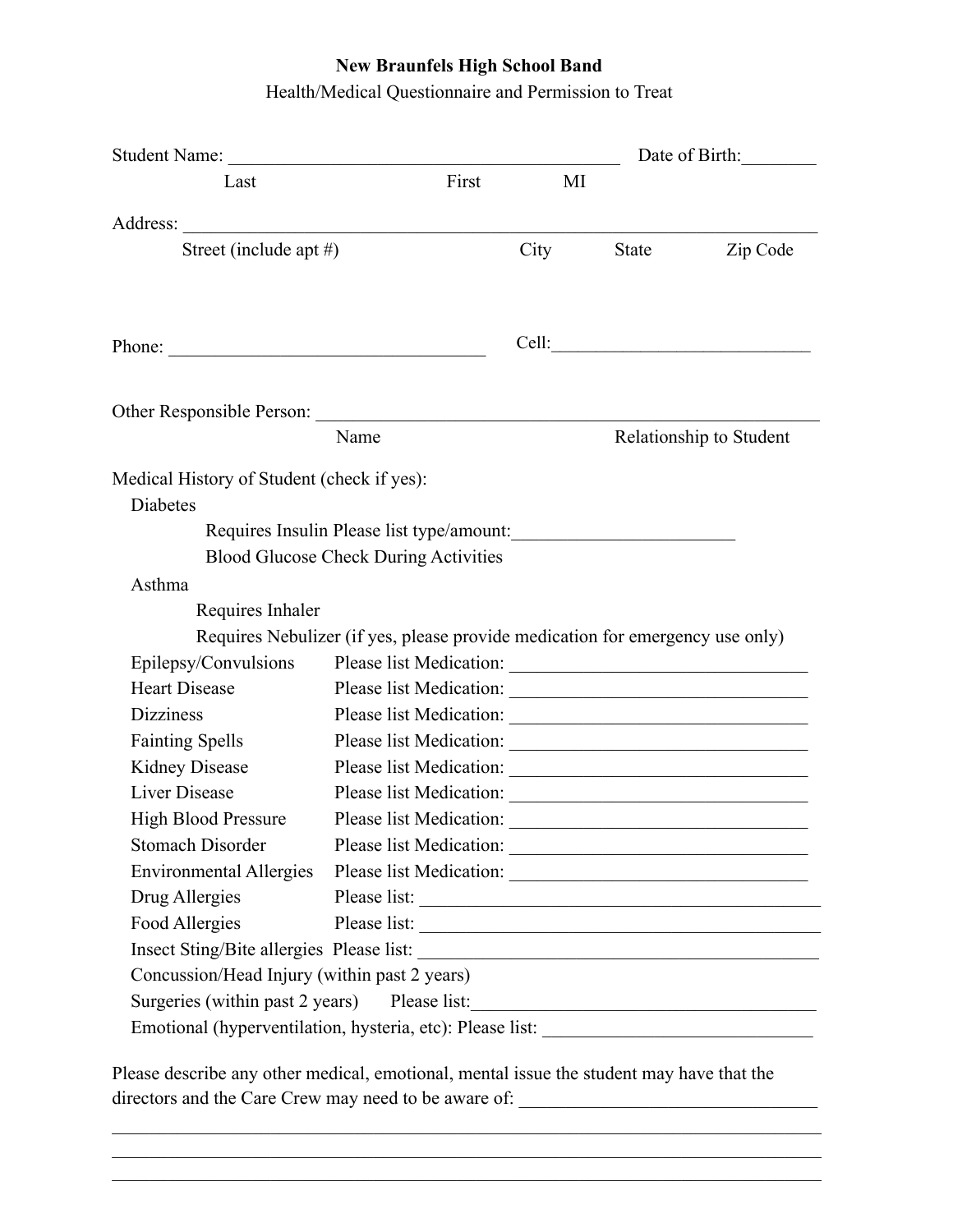Please indicate if you wish to allow NBHS Band Staff and designated TX licensed medical volunteers to administer medications to your child.

DO NOT administer any over the counter drugs to my child

\_\_\_ I hereby give my permission for my child \_\_\_\_\_\_\_\_\_\_\_\_\_\_\_\_\_\_\_\_\_\_\_\_\_\_\_ to receive treatment of a non-emergency medical nature. This would include administering medication such as:

| Medication                        | Yes. | NC |
|-----------------------------------|------|----|
| Acetaminophen (Tylenol)           |      |    |
| Ibuprofen (Advil)                 |      |    |
| Benadryl                          |      |    |
| Calamine Lotion                   |      |    |
| Neosporin/First Aid Cream or spay |      |    |
| Antacid Tablets (Tums)            |      |    |
| Cold and Sinus Tablets            |      |    |
| Bee/Insect Sting spray/oil/cream  |      |    |
| Benedryl/Hydrocortisone Cream     |      |    |
| Pepto Bismol tablets              |      |    |
| Immodium Anti-diarrhea tablets    |      |    |
| Cough Drops/Throat Lozenges       |      |    |
| Zyrtec/Claritin allergy tablets   |      |    |

 $\overline{\phantom{a}}$  ,  $\overline{\phantom{a}}$  ,  $\overline{\phantom{a}}$  ,  $\overline{\phantom{a}}$  ,  $\overline{\phantom{a}}$  ,  $\overline{\phantom{a}}$  ,  $\overline{\phantom{a}}$  ,  $\overline{\phantom{a}}$  ,  $\overline{\phantom{a}}$  ,  $\overline{\phantom{a}}$  ,  $\overline{\phantom{a}}$  ,  $\overline{\phantom{a}}$  ,  $\overline{\phantom{a}}$  ,  $\overline{\phantom{a}}$  ,  $\overline{\phantom{a}}$  ,  $\overline{\phantom{a}}$ Parent / Guardian (Print Name) Signature Date

## **Authorization to Disclose Protected Health Information**

I authorize the above information to be disclosed to the NBHS band directors and the volunteer Care Crew which includes Texas state licensed medical personal who have been trained in HIPPA and who certify they will remain in HIPPA compliance and utilize the above information ONLY for medical treatment (both emergent and non-emergent) for band related events and activities. I understand that this authorization is good for the 2022-2023 school year, but may be revoked at any time with written notice.

 $\overline{\phantom{a}}$  , and the contract of the contract of the contract of the contract of the contract of the contract of the contract of the contract of the contract of the contract of the contract of the contract of the contrac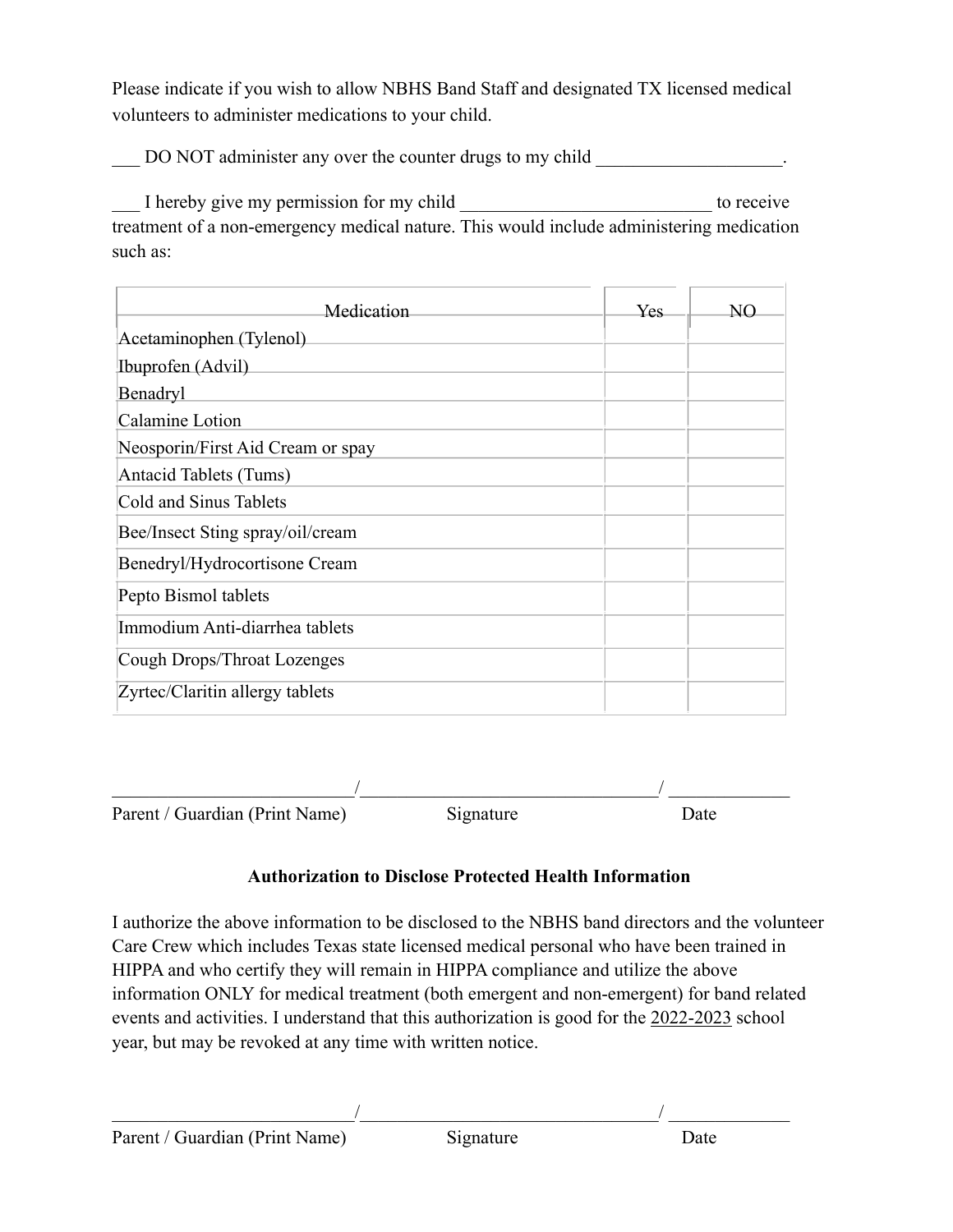## **NBHS Parental Permission and Release**

This is to certify that my child has my full permission and consent to attend all Unicorn Band Activities sponsored by the Unicorn Band and New Braunfels High School. These activities will be he'd on various dates and locations during the 2022-2023 school year.

I hereby release New Braunfels High School, New Braunfels Ninth Grade Center, NBISD, and their agents from any liability for injuries or fatality suffered by my child while he or she is under the supervision of a teacher or sponsor during these various activities.

The sponsor has my permission to take my son or daughter to a hospital or physician in case an emergency should arise and is authorized to give consent of treatment as deemed necessary.

All rules and regulations of the NBHS/NGC Student Handbook, NBISD School Policies, and NBHS Band Policies are in effect on all school trips and band activities. These rules include but are not limited to the following:

- 1. Use of tobacco
- 2. Use of alcohol
- 3. Use of drugs
- 4. Fraternization
- 5. Curfews
- 6. Acceptable apparel
- 7. Conduct
- 8. Transportation to and from events

Printed Parent Name Parent Signature Date

 $\mathcal{L}_\text{max}$  , and the contribution of the contribution of the contribution of the contribution of the contribution of the contribution of the contribution of the contribution of the contribution of the contribution of t